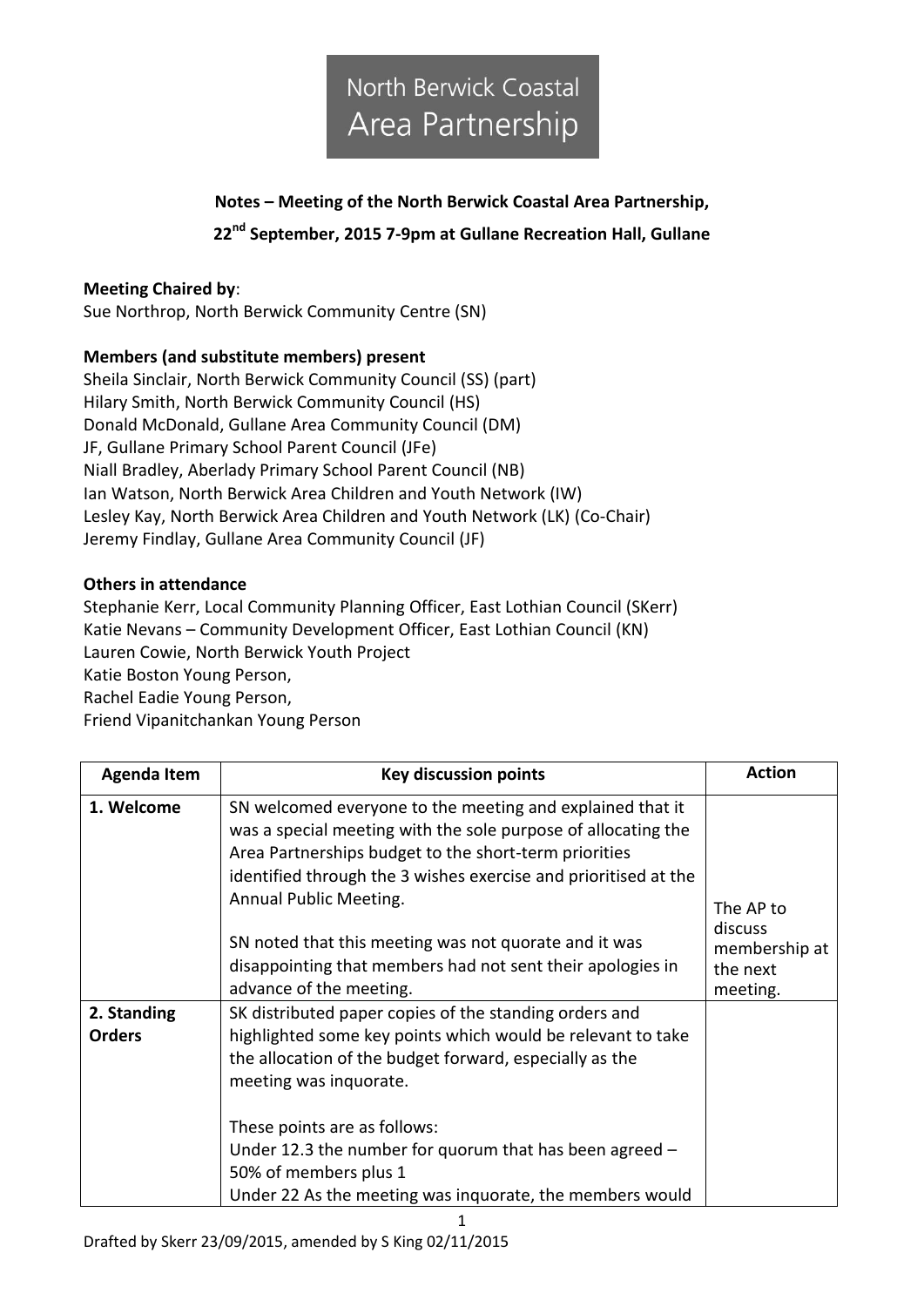## North Berwick Coastal Area Partnership

|                 | have to agree a method for confirming the decisions made at    |  |
|-----------------|----------------------------------------------------------------|--|
|                 | the meeting (see Taking the allocation of the budget           |  |
|                 | forward". When a decision cannot be taken at a meeting         |  |
|                 | members would be asked to agree to the proposed budget         |  |
|                 | allocations by email and that the decision would be            |  |
|                 | confirmed if the majority of members agreed.                   |  |
|                 |                                                                |  |
| 3. Annual       | SN asked what members thought about the annual public          |  |
| public meeting  | meeting.                                                       |  |
| review          |                                                                |  |
|                 | SS said that she felt that there was not enough opportunity    |  |
|                 | at the APM for all those there to place their dots on each     |  |
|                 | different subject. The young people present at the meeting     |  |
|                 | stated that they felt they had been given the chance to        |  |
|                 | contribute and that the pieces of paper had been brought to    |  |
|                 | their table so it may have appeared like they didn't get the   |  |
|                 | chance to participate but they did.                            |  |
|                 |                                                                |  |
|                 | DM raised the point that he didn't feel that the process for   |  |
|                 | allocating the money was fair and it was agreed that there     |  |
|                 | had been insufficient time within the Council-set timescale    |  |
|                 | for us to discuss and agree an approach we could all agree     |  |
|                 | with. We all agreed to build on this year's experience and our |  |
|                 |                                                                |  |
|                 | collective knowledge and skills to agree and deliver a better  |  |
|                 | process next year.                                             |  |
|                 | SS also mentioned that they felt the Community Council         |  |
|                 | wasn't given enough information on the purpose or delivery     |  |
|                 | of the 3 wishes exercise.                                      |  |
| 4. Discussion   | Members present discussed and agreed spending                  |  |
| on agreeing the | proposals. The key points from the discussion are detailed     |  |
| priorities for  | below.                                                         |  |
| allocating the  |                                                                |  |
| budget          | The members then went on to discuss the priorities listed on   |  |
|                 | the Short Term high ranking priorities sheet.                  |  |
|                 |                                                                |  |
|                 | JF questioned why the traffic calming measures in Gullane      |  |
|                 | hadn't been clearly identified on the priorities list and SK   |  |
|                 | explained that it was noted under the traffic calming in       |  |
|                 | Gullane but would specifically add it to the list for clarity. |  |
|                 |                                                                |  |
|                 | JF stated that he wasn't sure if allocating money to substance |  |
|                 | misuse services was a good use of the budget and that          |  |
|                 | perhaps it set a precedent that the Area Partnership had a     |  |
|                 | grant making function and that his understanding was this      |  |
|                 |                                                                |  |
|                 | was not the purpose of the budget. NB stated that allocating   |  |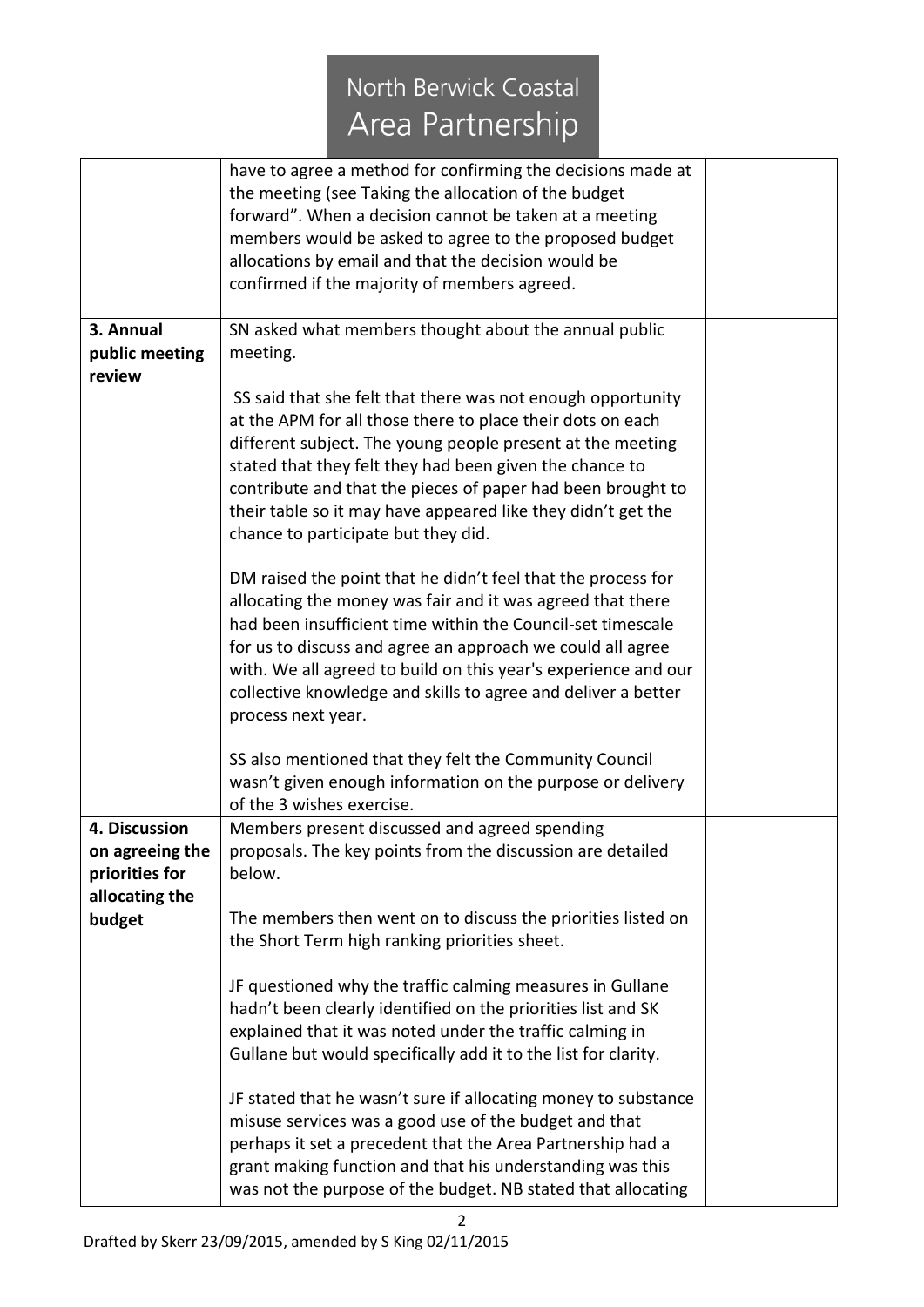# North Berwick Coastal Area Partnership

|                   | money to projects like this meant that there might be annual                                    |                                     |
|-------------------|-------------------------------------------------------------------------------------------------|-------------------------------------|
|                   | re-occurring costs if the projects continued to need support.                                   |                                     |
|                   | There was then discussion around how the projects may then                                      |                                     |
|                   | be able to support themselves if they were successful                                           |                                     |
|                   | because they could evidence their success to other funding                                      |                                     |
|                   | bodies. It may also show that they offer good value for                                         |                                     |
|                   | money at a local level. The group then had a similar                                            |                                     |
|                   | discussion around the bursary scheme which again, like the                                      |                                     |
|                   | issues around the substance misuse support project was                                          |                                     |
|                   | discussed. Ultimately they were both agreed to be                                               | SKerr to add<br>this to the         |
|                   | worthwhile project to allocate the partnership budget                                           | priorities list                     |
|                   | towards.                                                                                        |                                     |
|                   | The discussion then focussed on the seagull proof bins. SS                                      | Agreement not                       |
|                   | explained that these were, although expensive, very efficient                                   | reached.                            |
|                   | bins because they crushed the litter inside them and also                                       |                                     |
|                   | notified the Council of when they needed emptied. They run                                      |                                     |
|                   | on power generated through solar panels. The members did                                        |                                     |
|                   | not reach agreement that these would be a good use of the                                       |                                     |
|                   | partnership budget.                                                                             |                                     |
|                   | The members then discussed the Art Centre Feasibility study                                     |                                     |
|                   | and agreed that this could be a good use of the partnerships                                    |                                     |
|                   | money as it allowed for a variety of other ventures to be set                                   | S King to find                      |
|                   | up and that it would benefit residents and tourists alike.                                      | out what the                        |
|                   |                                                                                                 | money raised                        |
|                   | The discussion then moved to the beach showers which was                                        | from coastal car<br>parking will be |
|                   | agreed to be explored as it might be that coastal car parking                                   | used on                             |
| <b>Taking the</b> | money could be used to fund these.<br>SN then proposed that partnership would establish working |                                     |
| projects          | groups on the above themes to take forward planning                                             |                                     |
| forward           | required to take the projects forward. The sub groups will be                                   |                                     |
|                   | made up of members from both the Partnership and the                                            |                                     |
|                   | public.                                                                                         |                                     |
| <b>Taking the</b> | The members at the meeting agreed that the list of priorities                                   |                                     |
| allocation of     | should be circulated to the members who had not been able                                       |                                     |
| the budget        | to attend the meeting to give them an opportunity to agree                                      |                                     |
| forward           | the list. If enough additional members agreed the list ie an                                    |                                     |
|                   | equivalent number to a quorum, then action could be begun                                       |                                     |
|                   | to implement priorities list.                                                                   |                                     |
| <b>Items</b> for  | At our next meeting we will discuss Membership and                                              |                                     |
| discussion at     | whether there are things we need to do about attendance.                                        |                                     |
| the next          |                                                                                                 |                                     |
| meeting           | Please let us know if you have any other items you would like<br>to add to the agenda           |                                     |
|                   |                                                                                                 |                                     |